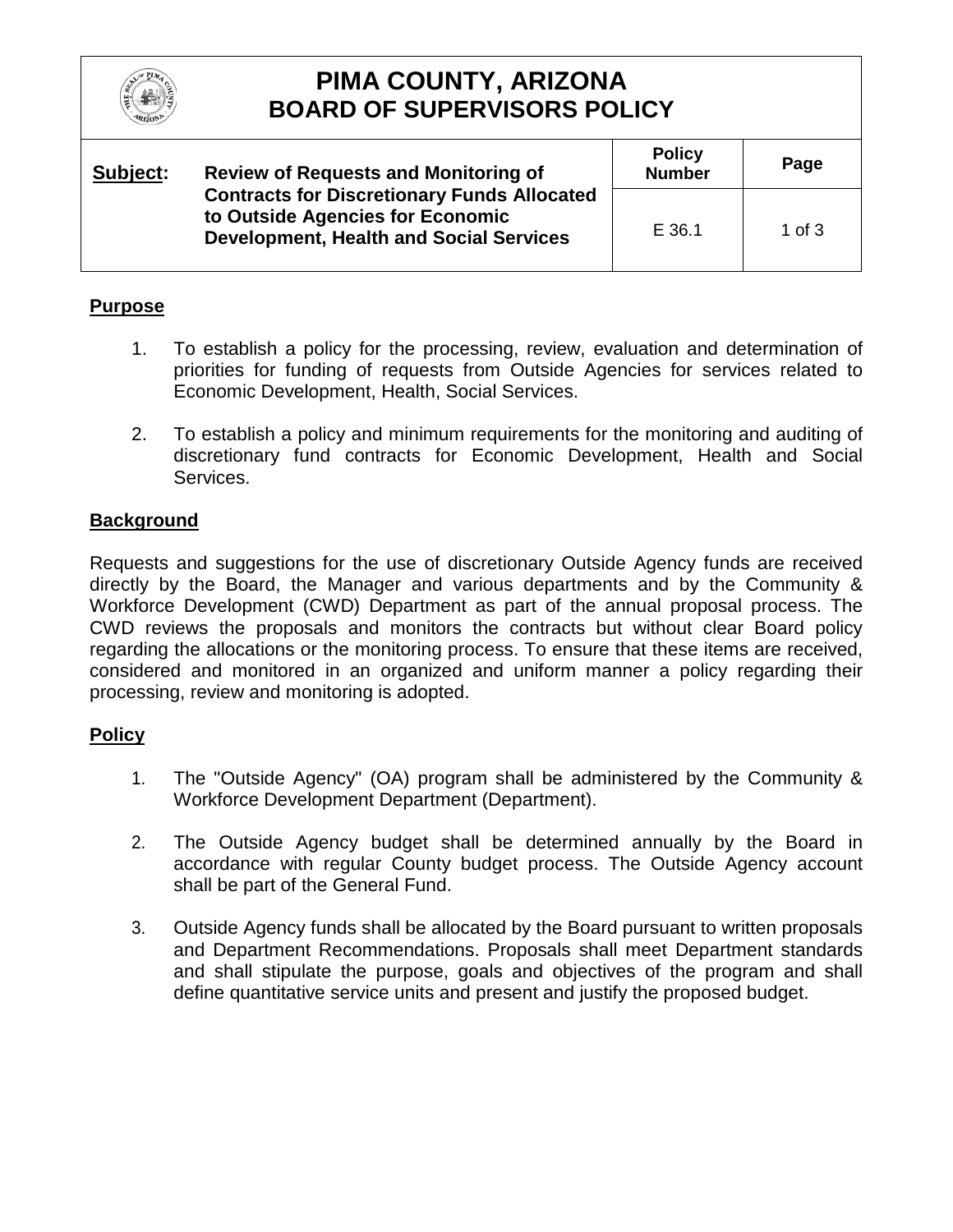

# **PIMA COUNTY, ARIZONA BOARD OF SUPERVISORS POLICY**

| Subject: | <b>Review of Requests and Monitoring of</b><br><b>Contracts for Discretionary Funds Allocated</b><br>to Outside Agencies for Economic<br><b>Development, Health and Social Services</b> | <b>Policy</b><br><b>Number</b> | Page       |
|----------|-----------------------------------------------------------------------------------------------------------------------------------------------------------------------------------------|--------------------------------|------------|
|          |                                                                                                                                                                                         | E 36.1                         | $2$ of $3$ |

## **Policy Con't**

- 4. The Department shall review proposals at least once biennially, normally in the third fiscal quarter. In special circumstances the Department may accept and review additional proposals during the year. If the review uncovers a service need of exceptional urgency or importance the Department may refer it for immediate consideration.
- 5. Department staff shall review and summarize proposals and shall rank them and make recommendations to the manager regarding the priority and level of funding. The Department shall formulate its recommendations in accord with the following priorities: - services which will eliminate or diminish the need for regular County operated services; - proposals which will match and attract additional federal, state or private funds into the County; - economic development services which create new job opportunities; and such other priorities as may be established by the Board.
- 6. In formulating its recommendations the Department shall consider the following parameters: - the availability of alternative funds for the proposal; - the number of units of service proposed; - the cost, cost per unit, cost benefit and efficiency of the proposal; - equitable geographical distribution of the services provided; - the experience and track record of the proposer; - the leverage or value of additional funds or resources attracted by the proposal; - the need and demand for the services proposed; - the legal authority of the County to provide the service proposed; - the impact of the service on the demand for other County services; any weighing or ranking of service priorities which is established by the Manager or the Board.
- 7. OA funds shall only be distributed via contractual agreements which are based on the proposal, comply with pertinent Arizona Statutes, clearly define the purpose, work statement, budget, and service units to be provided, and which include clauses which limit the County's exposure and liability.
- 8. The Department shall monitor the contracts to assure compliance and provision of service and shall require regular reports of expenditures and of the units of service provided. The Department shall require compliance with ARS 11.624 regarding financial audits and may specify additional audit and reporting requirements.
- 9. The Department shall summarize and report to the County Manager and the Board annually or as often as they shall require regarding OA expenditures and performance.